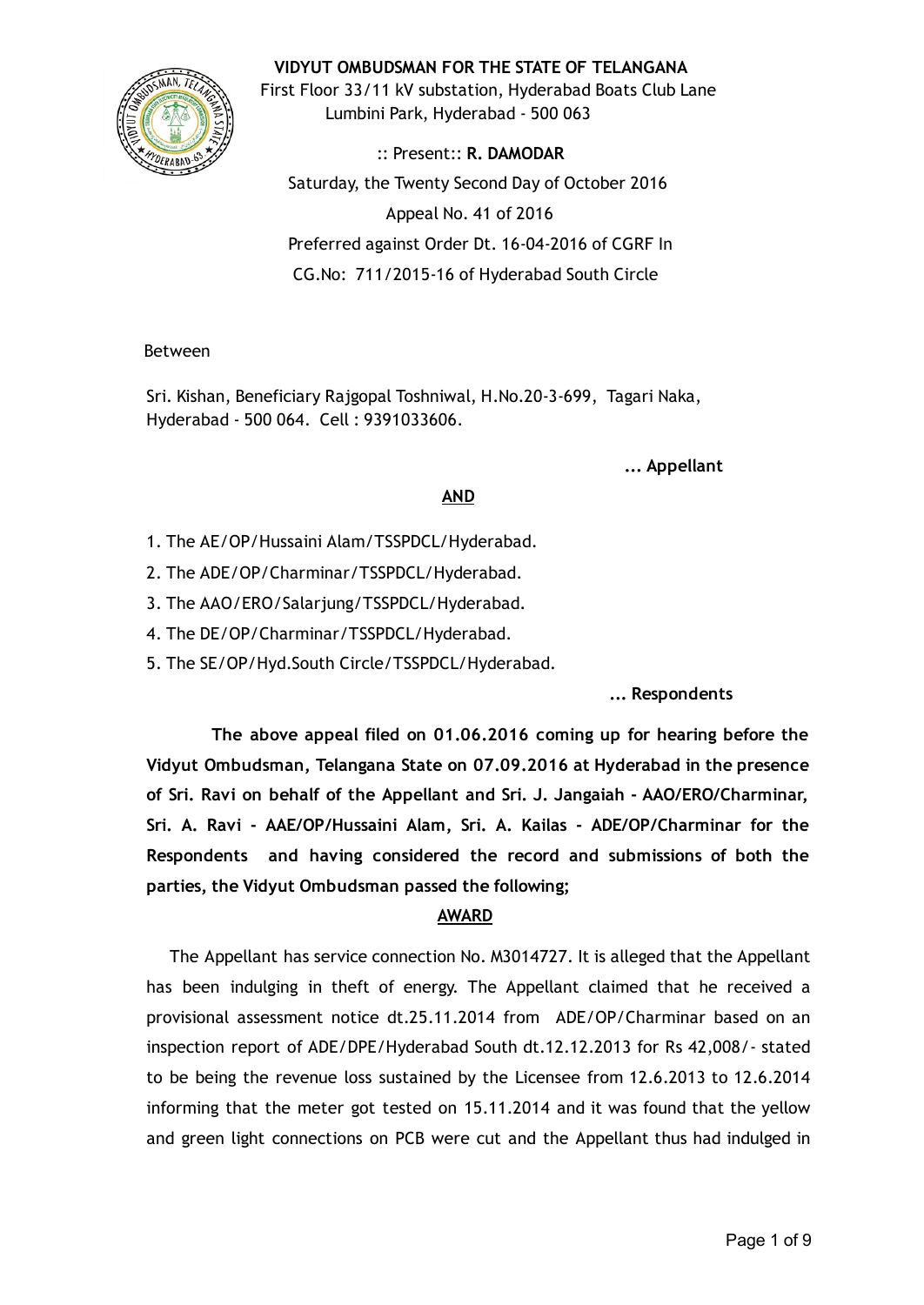theft of energy intentionally and therefore, a theft case under section 135 of Electricity Act 2003 was booked.

2. The Appellant claimed that the Respondents have included the theft case amount in February,2016 bill after lapse of more than two years, which is against Section 56(2) of the Electricity Act 2003 and sought the assessed amount to be set aside and a direction be given to the Licensee not to disconnect the supply, on receipt of payment of Rs 1783/‐, the bill for month of February,2016.

3. Before the CGRF, ADE/O/Charminar, the 2nd Respondent through letter dt.4.3.2016 reported that the ADE/DPE had inspected the service of the Appellant on 12.12.2013 and found the seals of the energy meter tampered with. He stated that the meter was tested in the MRT lab on 15.11.2014 in the presence of the representative of the Appellant which disclosed that (i) the condition of the seal bits were tampered with (ii) after opening the meter cover, the yellow and green light connections of PCB were cut. Thus it was determined that the Appellant indulged in theft of energy intentionally causing revenue loss to the DISCOM. The loss was provisionally assessed at Rs 42,008/‐. The compounding amount was arrived at Rs 2000/‐. Based on this report, ADE/O/Charminar, the Respondent No.2 issued a provisional assessment letter dt.25.11.2014 to the Appellant. The Appellant paid the compounding fee of Rs 2000/‐, leaving the rest of the assessed amount unpaid.

4. Before the CGRF on behalf of the Appellant, it is claimed that any claim relating to the present case could be claimed in the bill only before 12.12.2015 as per Section 56(2) of the Electricity Act 2003 and therefore, the cause of action which arose on 12.12.2013 and the claim of Rs 42,008/‐ in the bill of 2016 is not permissible and should be withdrawn. On behalf of the Respondents, the allegation of the Appellant is denied in support of the assessed amount.

5. The CGRF, after hearing and on consideration of the material on record, disposed of the Appeal in the following words:

" Section 56(2) of Electricity Act 2003 does not arise in this case as a provisional assessment notice was already issued to the complainant on 25.11.2014 for Rs 42,008/‐ whose compounding fee of Rs 2000/‐ was paid by the complainant which shows the awareness of the case by the complainant to that effect. Hence, the complainant has to pay the amount as per the notice issued by the Respondents."

through the impugned orders.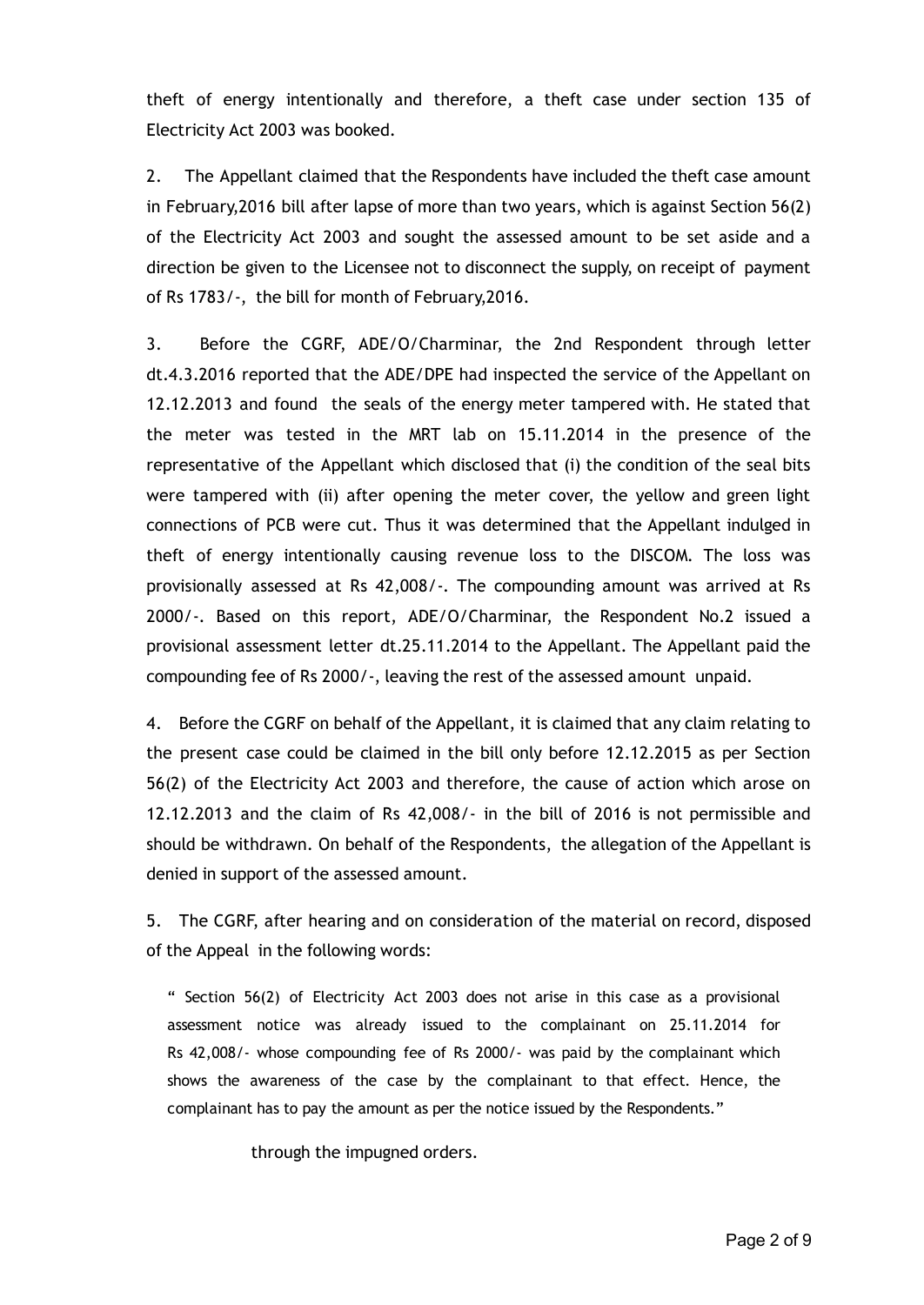6. Aggrieved and not satisfied with the impugned orders, the Appellant preferred the present Appeal claiming that the Appellant is the owner and M/s Mahesh handloom is the Tenant of the premises having LT Category II(B) connection bearing SC No. M3014727 with contracted load of 1KW for supply of energy and that the CGRF has not considered his plea regarding application of Section 56(2) of the Electricity Act 2003 which does not permit demand of arrears which is not shown continuously as recoverable as arrears of charges for the energy supplied, after a lapse of two years from the date when such sum became first due, and that the provisional assessment letter dt.25.11.2014 was issued relating to the period of alleged theft from 12.6.2013 to 12.6.2014 and that the Appellant filed an objection under Section 126(3) of Electricity Act, 2003 before the Assessing officer on 5.12.2014 and that the assessing officer has not replied to this objection and that the present claim of Rs 42,008/‐ is only a provisional one not finalized till date following the due procedure prescribed and therefore, it is not due for payment.

7. In this Appeal, the 2nd Respondent ADE/OP/Charminar submitted a reply dt.15.6.2016 alleging theft of energy with a tampered meter and about the provisional assessment of the loss assessed at Rs 42,008/‐ and on its basis, the 2nd Respondent issued a provisional assessment notice for theft of energy. He filed a copy of provisional assessment notice for theft of energy dt.25.11.2014, copy of assessment calculation along with test certificate of LT meters MRT‐GR‐HYD‐South Circle dt.21.11.2014. This provisional assessment report for theft of energy also discloses and informs the appellant that the service connection was disconnected on 25.11.2014.

The efforts at mediation failed to succeed and hence the matter is being disposed of on merits.

- 8. On consideration of the record, the following issues arise for determination:
	- A. Whether the provisional Assessment is valid?
	- B. Whether the recovery of provisional Assessment amount is hit by S.56 (2) of the Electricity Act 2003?
	- C. Whether recovery process is properly implemented as per the Electricity Act 2003 and the provisions of GTCS?
	- D. Whether the civil liability has to be determined by following the procedure under S.135 and S.154 of the Electricity Act 2003?
	- E. Whether the impugned orders are liable to be set aside?

### Issues A to D

9. The ADE/DPE had inspected the service connection No. M3014727 on 12.12.2013 and found the seals of the energy meter tampered with. He got the meter tested in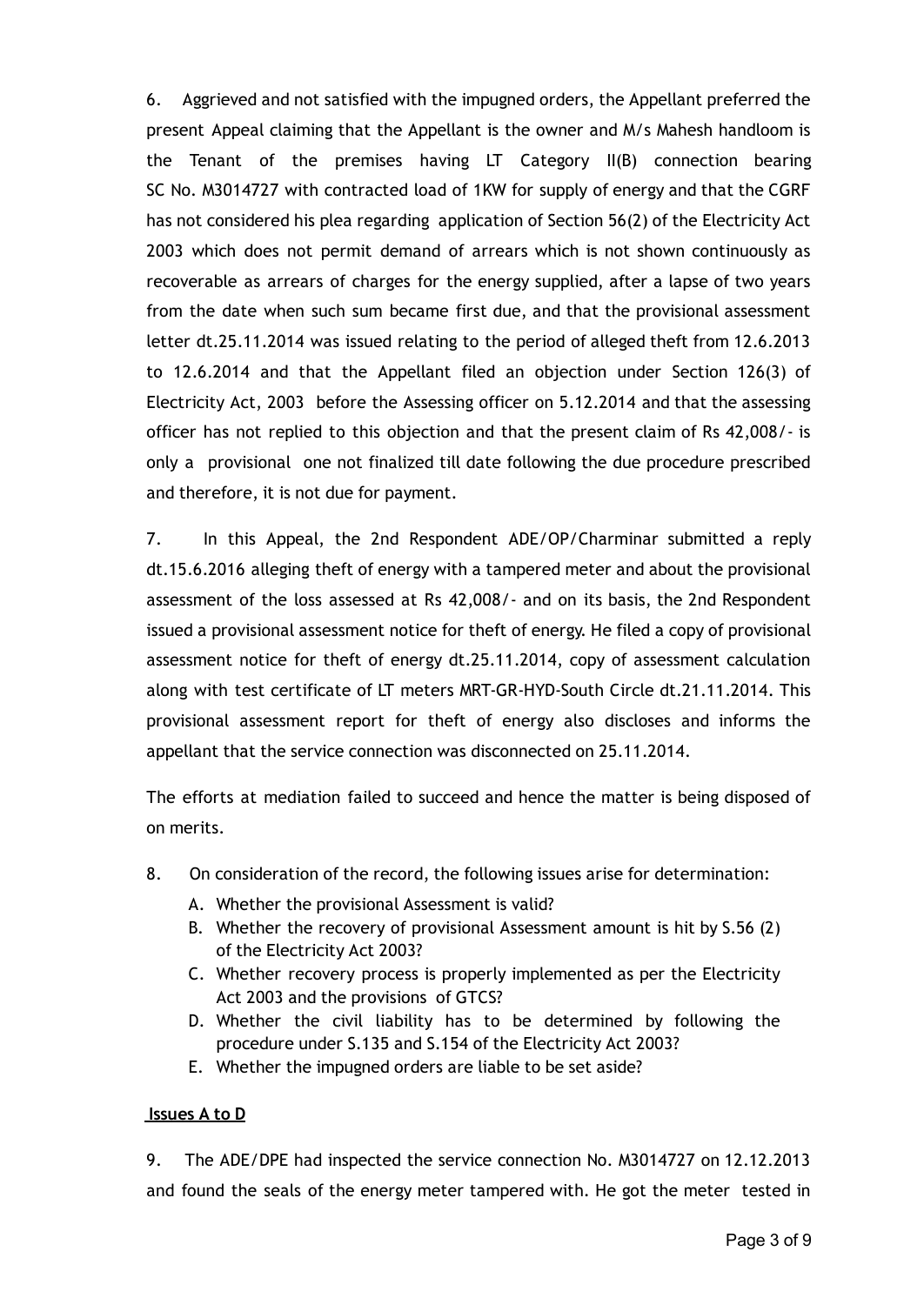the MRT lab on 15.11.2014 in the presence of representative of the Appellant. He found that the seal bits were tampered with and the yellow and green light connections on PCB were cut leading to a finding that theft of energy occurred deliberately causing loss to the DISCOM. The 2nd Respondent ADE/O/Charminar, on the basis of the report of the theft, had provisionally assessed the loss at Rs 42,008/‐ and fixed the compounding amount as Rs 2000/‐ through the provisional assessment letter dt 25.11.2014. The Appellant paid Rs 2000/‐ and has not paid the assessed amount of loss to the DISCOM. It is also clear from the record of periodical consumption disclosed in Electronic Billing System sheet that the power was not disconnected to the service connection after discovery of the tampered meter even though the provisional assessment letter mentions that the power was disconnected on 25.11.2014.

10. The Appellant contended that the provisional assessment is not valid and recovery of the provisional assessment amount is hit by Section 56(2) of the Electricity Act 2003. The Respondents contented that Section 56(2) of the Electricity Act is not applicable in this case, since the provisional assessment notice was given on 25.11.2014 which is within one year of inspection dt.12.12.2013, which remained unpaid. The Appellant, on the other hand, contended that he filed objection before the 2nd Respondent ADE/O/Charminar to the provisional assessment notice and so far, there has been no reaction and response to his objections and that since two years have passed after the date of inspection, as per Section 56(2) of the Electricity Act, the claim on provisional assessment is not maintainable. The Appellant further claimed that since no response reached him on his objections submitted against the provisional assessment, which is beyond the period of two years, the rigors of Section 56(2) are not applicable.

The Appellant alleged that the theft case amount was added in the bill of February,2016 which is not correct as per the record. The EBS(the Electronic Billing System) from 1.1.2006 to 29.6.2016 makes it crystal clear.

11. When was provisional assessment of loss to the DISCOM made : The ADE/DPE inspected the service connection in question on 12.12.2013 and found the seals of the energy meter tampered with. He got the meter tested in MRT lab on 15.11.2014 in the presence of the representative of the Appellant by name one Nikhil. The test revealed that the seal bits were tampered with and the yellow and green light on PCB were cut. Thus the Respondents determined that the Appellant was intentionally indulging in theft of energy causing loss to the DISCOM. The 2nd Respondent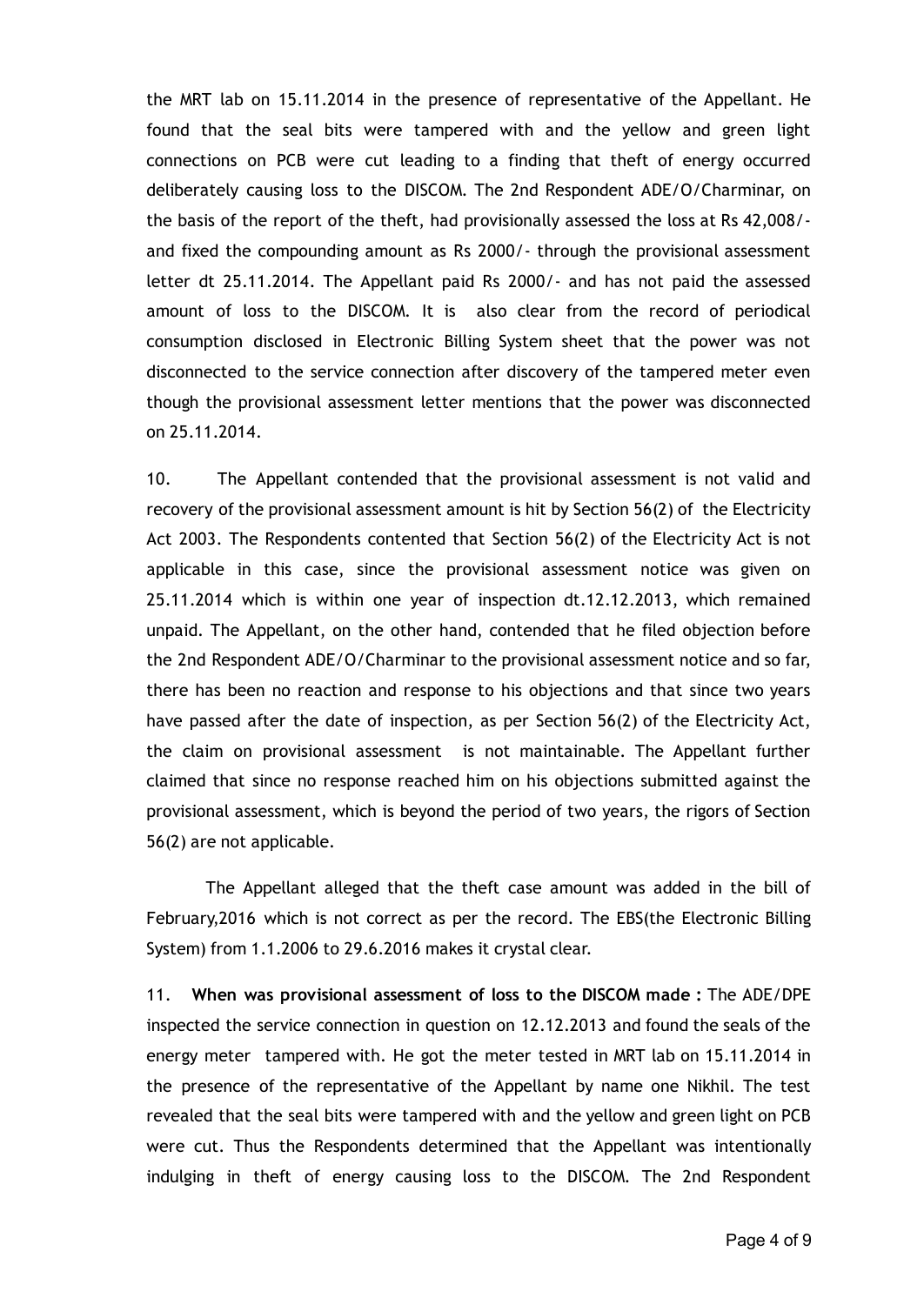ADE/O/Charminar resorted to provisional assessment through his letter dt.25.11.2014 and determined the loss to the DISCOM as Rs 42,008/‐ and the compounding amount as Rs 2000/‐.

12. As already mentioned supra, the provisional assessment was made through letter dt.25.11.2014 as a result of the inspection of the service connection on 12.12.2013, which is within a period of one year and not beyond. Though the delay is considerable, but when seen in the context of claim under S.56(2) of the Electricity Act, it is not fatal as discussed infra. The contention of the Appellant that since he filed an objection to the provisional assessment, which is not on record and with not even a copy filed by the Appellant, his claim that he felt that the Respondents have accepted his objection and dropped the proceedings, in the face of a case of theft of energy by tampering with the meter, cannot be believed. It can be said that this allegation is made only to avoid the consequences of tampering with the meter to reduce recording of the power consumption.

13. Section 56(2) of the electricity act reads as follows:

### Disconnection of supply and default of payment:

" Notwithstanding anything contained in any other law for the time being in force, no sum due from any consumer, under this section shall be recoverable after the period of two years from the date when such sum became first due unless such sum has been shown continuously as recoverable as arrear of charges for electricity supplied and the Licensee shall not cut off the supply of the electricity."

14. It is clear from the above provision that the demand through provisional assessment is made within a period of two years from the date of inspection on 12.12.2013 and therefore, the provisions of Section 56(2) of the Electricity Act are not applicable to the present case, since it is applicable only when disconnection is sought for non payment of energy charges. It is specifically used for collection of the due amount only.

15. As far as the provisional assessment is concerned, the assessment calculation on the ground of theft of energy-metered for SC No. M3014727 Category LT II(B) - Non Domestic /Commercial/ Above 50 units/Month is as follows:

- 1. Total Units (H) = 4104
- 2. No. of Units recorded by the meter (I) = 2412
- 3. No.of units differed  $(J) = H I$

 $= 4104 - 2412 = 1692$ 

4. Energy Tariff of the Category (K) = 8.25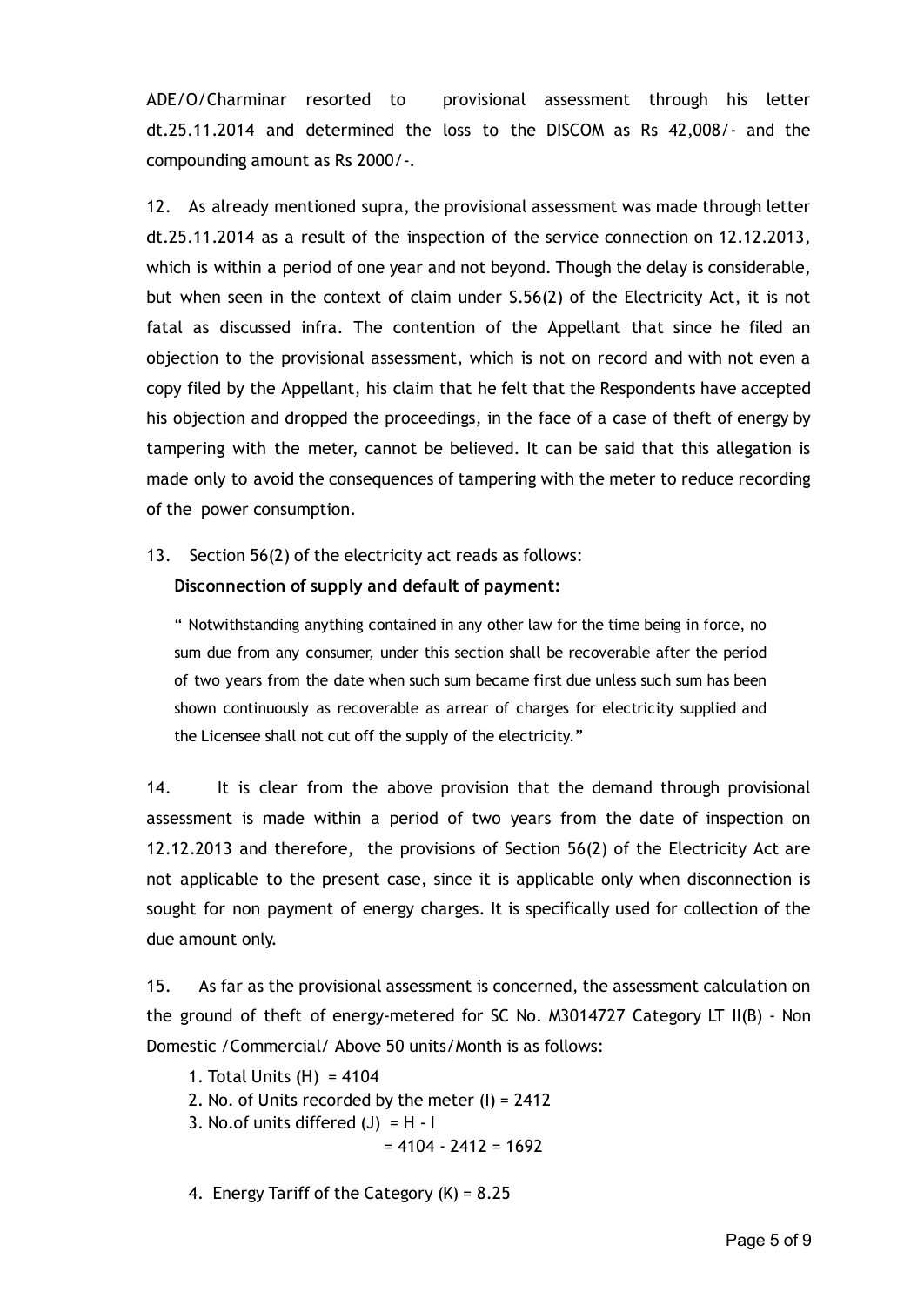- 5. Tariff for energy pilfered at special rate =  $(L)$  = 3 X K = 3 X 8.25 = 24.72
- 6. Value of pilfered energy =  $(M)$  =  $J X L = 1486 X 24.72 = 41906/-$
- 7. Incidental charges Rs 100/‐
- 8. Reconnection charges Rs 75/‐
- 9. Electricity duty charges Rs 102/‐

16. The Appellant contended that no final assessment has been passed after passing of the provisional assessment and therefore, it is not legal. There is no record to show that any objections were filed by the Appellant and therefore, in the presence of the provisional assessment proceedings which are found to be correct, there need not be any final orders as per the provisions of GTCS and thus the Appellant is liable to pay the provisional assessment amount.

17. The Appellant contended that the Respondents cannot collect the Assessed amount, which is in fact a civil liability to be determined by following the procedure under Section 135 and Section 154 of the Electricity Act 2003. The Appellant paid the compounding fee of Rs 2000/‐, after discovery of tampering with the meter and theft of energy. The criminal liability is extinguished after the matter is compounded under Section 152 of the Electricity Act, which amounted to clear admission of the offence of theft of energy by tampering with the meter as specified under section 135(1)(b) of the Electricity Act. The civil liability under Section 154 (5) of the Electricity Act is no doubt should be determined finally by the Special Court, which shall not be less than an amount equivalent to two times of the tariff rate applicable for a period of 12 months preceding the date of theft of energy. In the present case, there is no record that the civil liability has been determined by the Special Court under section 154(5) of the Electricity Act or that there is any such claim by the Respondents. Thus, the contention of the Appellant that civil liability has to be determined by the Special Court first and then the amount has to be collected by way of assessment is not correct. The provisional assessment issued under Clause 10.2 of GTCS by the 2nd Respondent demanding Rs 42,008/‐ through his letter dt.25.11.2014, looked from any angle, is held to be valid and enforceable.

18. One of the contentions of the Appellant is that the recovery process is not legal and it is not as per the provisions of the Electricity Act 2003 and the provisions of GTCS. As per GTCS Clause 10.3.2, under the heading Assessment for cases for theft of electricity by LT consumers, the procedure for assessment is explained and as per Annexure XII(VII)(B) of GTCS, the guidelines for assessment of cases of theft of electricity are as follows: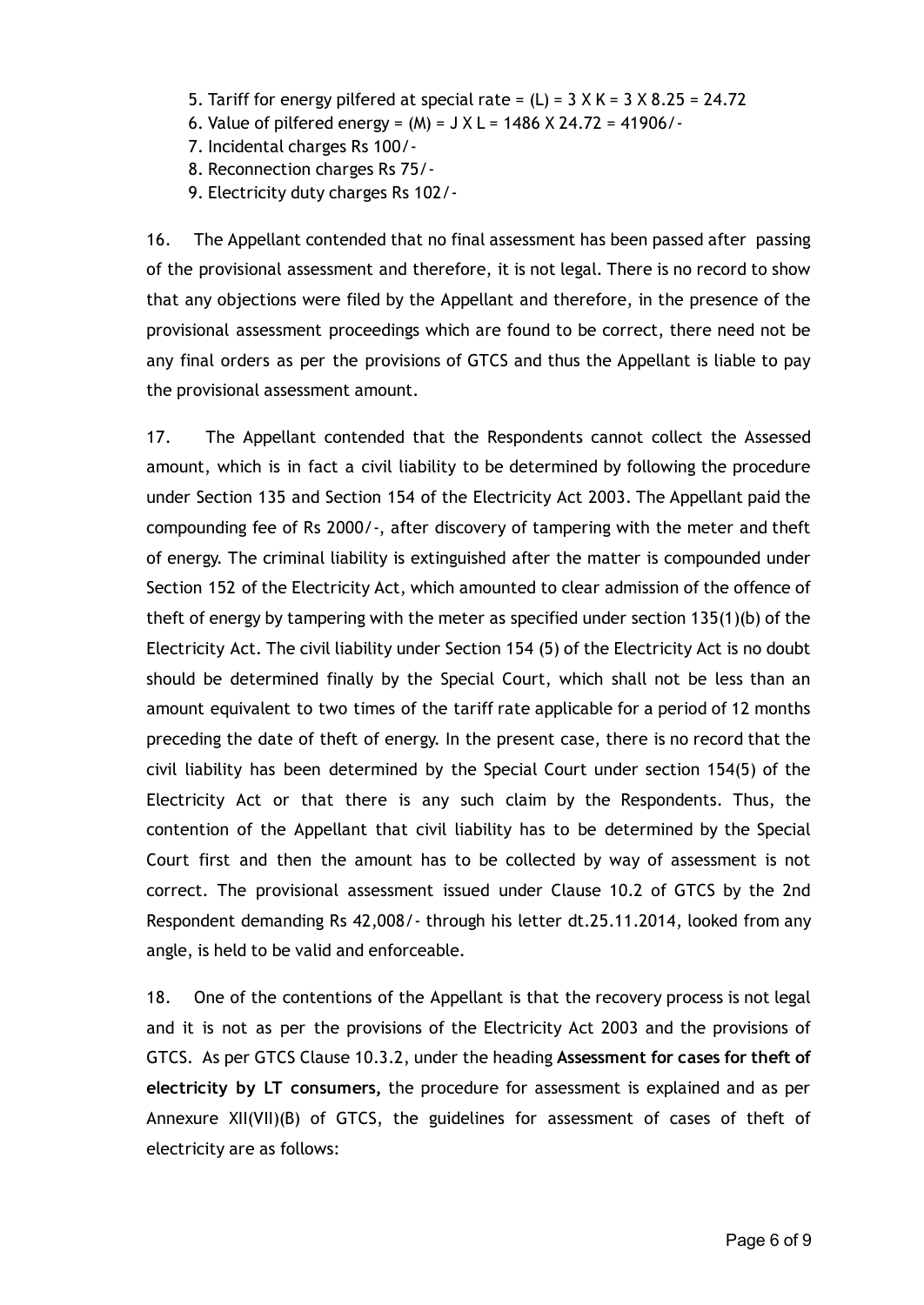| Type of load                | Unit of measurement | Formula   |
|-----------------------------|---------------------|-----------|
| Heavy usage load            | <b>KW</b>           | A         |
| Moderately Heavy Usage Load | KW                  | B         |
| Infrequent Usage Load       | KW                  |           |
| <b>Total Connected Load</b> | <b>KW</b>           | $D=A+B+C$ |

The assessment period may have to be split into multiple periods owing to the following:

Different tariff rates during the assessment period

 $\epsilon$ 

‐ Seasonal variations in the consumption For each of the periods, the units assessed must be calculated.

The load utilisation factor, working hours per day and working days in a month for the concerned period can be referred to in Appendix 1,II, and III of this notification.

Effective hours of usage in a month in a load type = Load Utilisation factor \* number of working hours per day of each load type \* Number of days of usage in a month.

Period : From ‐‐‐‐‐‐‐‐‐‐‐‐‐ to ‐‐‐‐‐‐‐‐‐‐‐‐‐‐‐‐‐‐‐‐"

The formula under this annexure is the total connected load plus three components for arriving at assessment of loss.

19. It is clear from a perusal of the assessment made by the ADE/O/Charminar that he followed the above formula for arriving at the provisional assessment amount which is found to be valid and legal. Thus the provisional assessment amounting to Rs 42,008/‐ is found to be correct and it is based on the loss sustained by the DISCOM.

20. The record shows that the power was not disconnected soon after discovery of the tampering of the meter and theft of energy, as required as per Clause  $10.2.3$ (iii)(a) of GTCS. The reasons for disconnection of the service connection has to be given and the consumer has to be informed about the disconnection under Clause 10.2.3 of GTCS. In this case, the provisional assessing officer has informed the Appellant that if he desired restoration of supply, he should deposit at least 50% of the provisionally assessed amount of loss of revenue, in addition to other charges and pay the rest of the amount in two instalments. Further, in the event of failure on the part of the consumer to deposit at least 50% of the amount provisionally assessed, the Appellant was informed that the service may remain disconnected through the notice. There is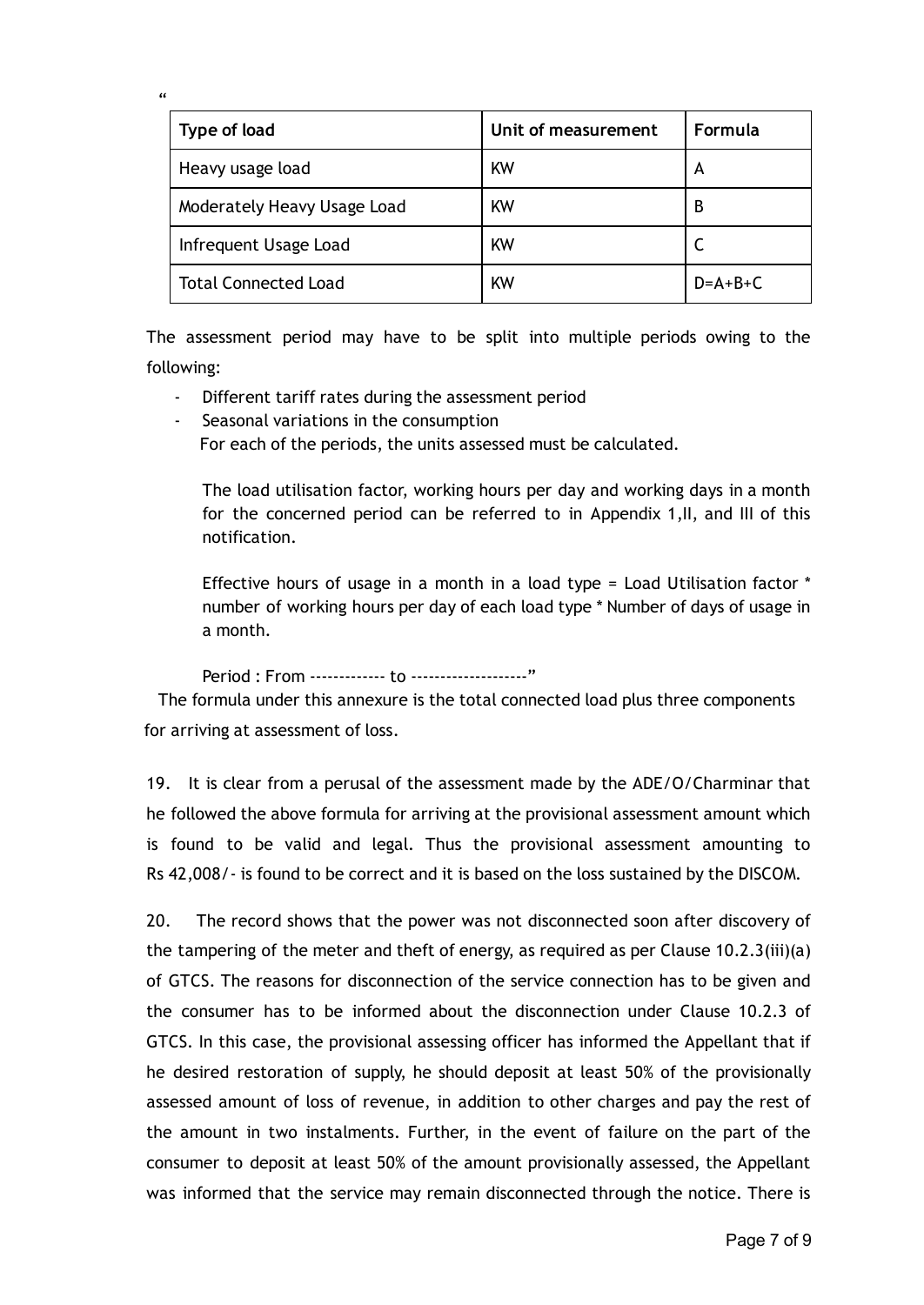further provision to the Licensee that if the consumer does not pay the amount as per the installments granted, the licensee may disconnect the supply as per the provisions of Section 56 of the Electricity Act. Still there is no record that either the payment was made or the power was actually disconnected (based on EBS billing and payment sheet).

21. It is surprising that the Respondents have not complied with Clause 10.2.3 of GTCS for collection of the assessed amount in the present case and on the other hand, they slept over for a period of more than two years after issue of the Provisional Assessment notice without taking any action, allowing the Appellant, who committed theft of energy by tampering with the meter, to contend that Section 56(2) of the Electricity Act 2003 prevents the Respondents from recovery of the energy dues for more than two years, in which the Appellant has been unsuccessful as discussed supra. The lapse on the part of the concerned officials of the DISCOM is a serious one reflecting on the half hearted approach of those who assessed the loss and failed to take coercive steps for recovery of the loss. They are satisfied to get the matter compounded with collection of a small amount. They have not even requested through the complaint/charge the Special Court under Section 154(5) of the Electricity Act simultaneously to determine the civil liability to enable the DISCOM to collect two times or more of the tariff rate. The issues A to D are answered accordingly.

22. Issue No.E. the impugned order does not disclose any reasons for passing the following order:

" Section 56(2) of Electricity Act 2003 does not arise in this case as a provisional assessment notice was already issued to the complainant on 25.11.2014 for Rs 42,008/‐ whose compounding fee of Rs 2000/‐ was paid by the complainant which shows the awareness of the case by the complainant to that effect. Hence, the complainant has to pay the amount as per the notice issued by the Respondents."

23. The reasons given for the order are insufficient and inadequate. The impugned orders are found to be devoid of reasons and unsustainable.

24. In the result, the appeal is disposed of directing as follows:

- A. The provisional assessment issued by the 2nd Respondent ADE/O/Charminar dt.25.11.2014 for Rs 42,008/‐ is found valid and the Appellant is found liable to pay this amount.
- B. The recovery of the provisional assessment amount is not hit by section 56(2) of the Electricity Act, 2003.